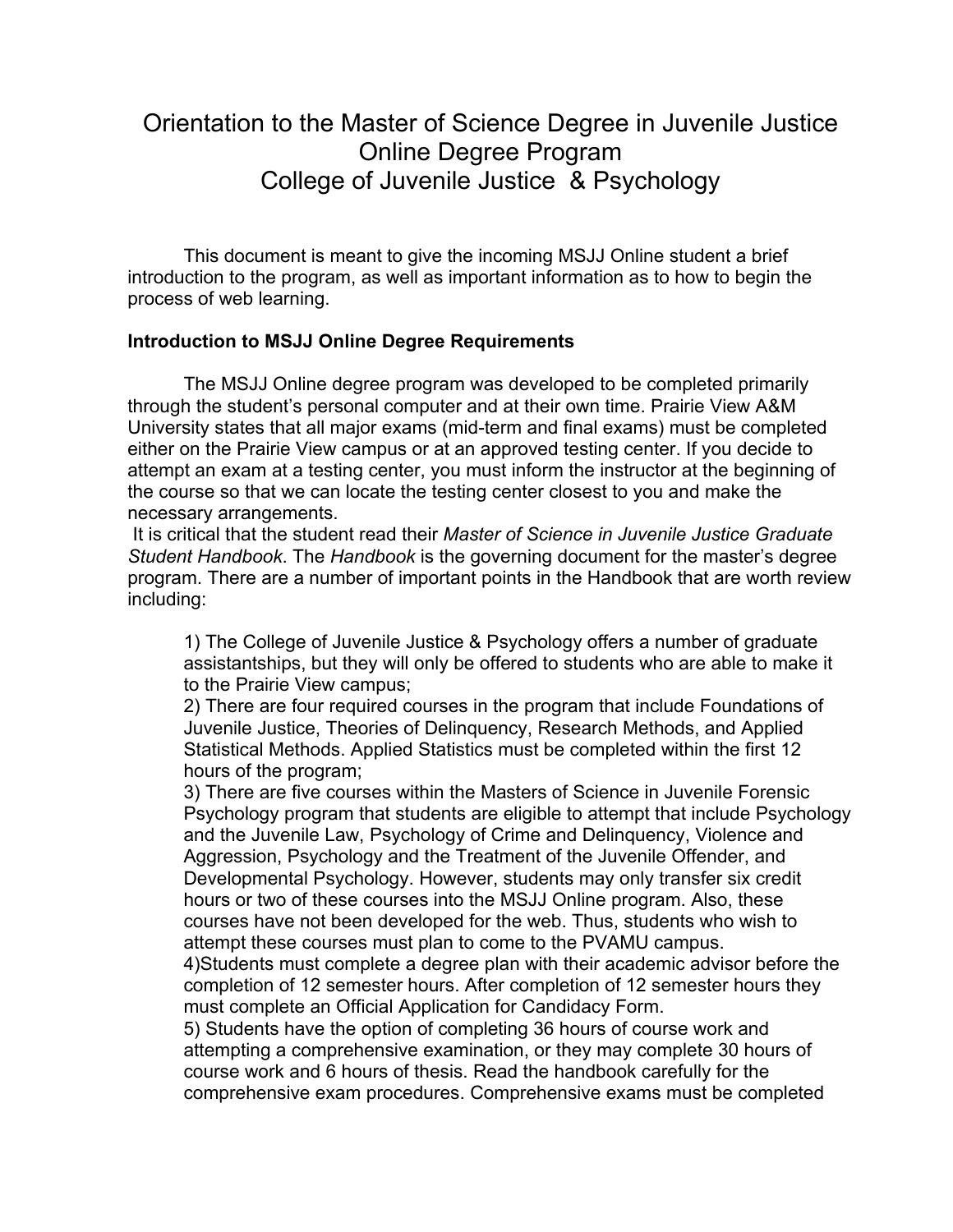either on the PVAMU campus or at an approved testing center. The thesis prospectus and final defense may be completed either on the PVAMU campus or through a web camera. If the student chooses to use a web cam, they must be sure to inform their thesis chair so that we can plan to work out the technical details. The College of Juvenile Justice & Psychology does not provide web cams to students. Thus, students who choose this option must obtain their own web cams.

 6) Direct all questions concerning necessary forms to be completed to Sandy Siegmund [\(slsiegmund@pvamu.edu](mailto:slsiegmund@pvamu.edu) or 936-261-5234).

## **Accessing Web Courses and Online Resources**

 1) Once admitted to the MSJJ Online program, the student must be advised by their advisor concerning courses they will attempt for a given academic semester. Students may check the PVAMU academic calendar concerning advisement and registration periods. The advisor will register the student, and the student will be ready to access their web courses.

2) To access web courses complete the following steps:

a. Go to Prairie View A&M University's website (enter

[http://www.pvamu.edu](http://www.pvamu.edu/) in your web browser)

 b. Click on Online Services (you will find it under the words "Prairie View A&M University")

c. Click on WebCT login/Assistance

 d. You are asked for a WebCT Id and Password. Your WebCT Id will be the first letter of your first name and your full last name (example: Clete Snell would be csnell). Your password is your date of birth (Example: 032468 for March 24, 1968). I suggest that you change your password. Ask the WebCt helpdesk about how to do that). Click on Login. e. At this point, you should see your courses in bold print (If you receive an error message, contact your advisor or the WebCt helpdesk). Click on the course title. Click on the syllabus and read it carefully. Click on the course introduction and read it carefully. The syllabus and course introduction will provide all the details of how the course will be conducted and how to navigate and use all the tools in WebCT (such as the discussion board, e-mail, lectures, quizzes, etc.) If you have questions or concerns, contact the instructor of the course.

 3) All students must learn to use the American Psychological Association style of writing. We strongly recommend that you purchase the *Publication Manual of the American Psychological Association, 5th ed.* This book will provide the necessary information concerning how to cite scholarly material and construct a reference list. APA is used for all courses in the College of Juvenile Justice & Psychology (and almost all faculty use it for their own writing as well). Thus, it would be a very good resource for you to obtain.

 4) All students must have access to a personal computer with a word processing program and internet access. We recommend that students use computers and software that are not more than two generations old. We do not require the use